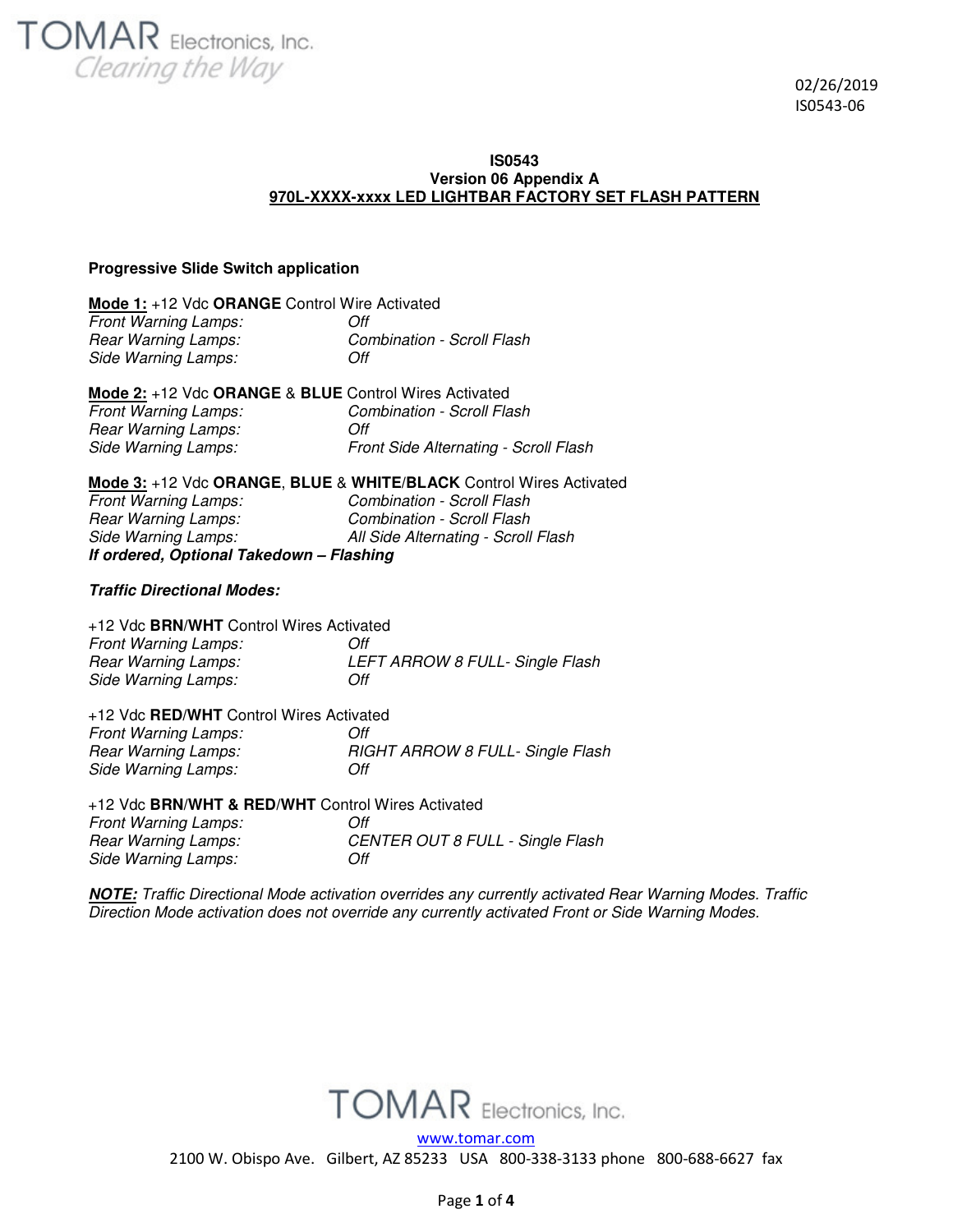# **TOMAR** Electronics, Inc. Clearing the Way

# **970L CONTROL & POWER WIRES**

| Red                     | +12 Vdc Power                           |
|-------------------------|-----------------------------------------|
| <b>Black</b>            | <b>GROUND</b>                           |
| Orange                  | Mode 1 Control                          |
| Blue                    | Mode 2 Control                          |
| <b>White/Black</b>      | Mode 3 Control                          |
| Green                   | Low Intensity                           |
| <b>Brown</b>            | Takedown                                |
| White                   | <b>Corner Cruise Lights</b>             |
|                         | or CA Steady Burn (if shipping to CA)   |
|                         | or Rear Work Lights (if ordered)        |
| Red/White               | <b>Right Arrow Traffic Directional</b>  |
| Brown/White             | Left Arrow Traffic Directional          |
| Red/White & Brown/White | <b>Center-Out Traffic Directional</b>   |
| Grav                    | Driver Alley                            |
| Yellow                  | Passenger Alley                         |
| Red                     | <b>Preemption Enable</b>                |
| Violet                  | <b>Preemption Parking Brake Shutoff</b> |

# **Mode Activation: All control wires are +12 VDC activated, except the Green (LED Low Intensity) is GROUND activated.**

# **OPTIONAL S/T/T CONTROL HARNESS**

| Red          | <b>Right Tail</b> | +12 Vdc Activates Right Tail Light Function      |
|--------------|-------------------|--------------------------------------------------|
| Orange       | <b>Right Stop</b> | +12 Vdc Activates Right Stop/Turn Light Function |
| <b>Black</b> | Ground            | Common Ground                                    |
| White        | Left Tail         | +12 Vdc Activates Left Tail Light Function       |
| Blue         | Left Stop         | +12 Vdc Activates Left Stop/Turn Light Function  |
| <b>Brown</b> | Ground            | Common Ground                                    |



www.tomar.com

2100 W. Obispo Ave. Gilbert, AZ 85233 USA 800-338-3133 phone 800-688-6627 fax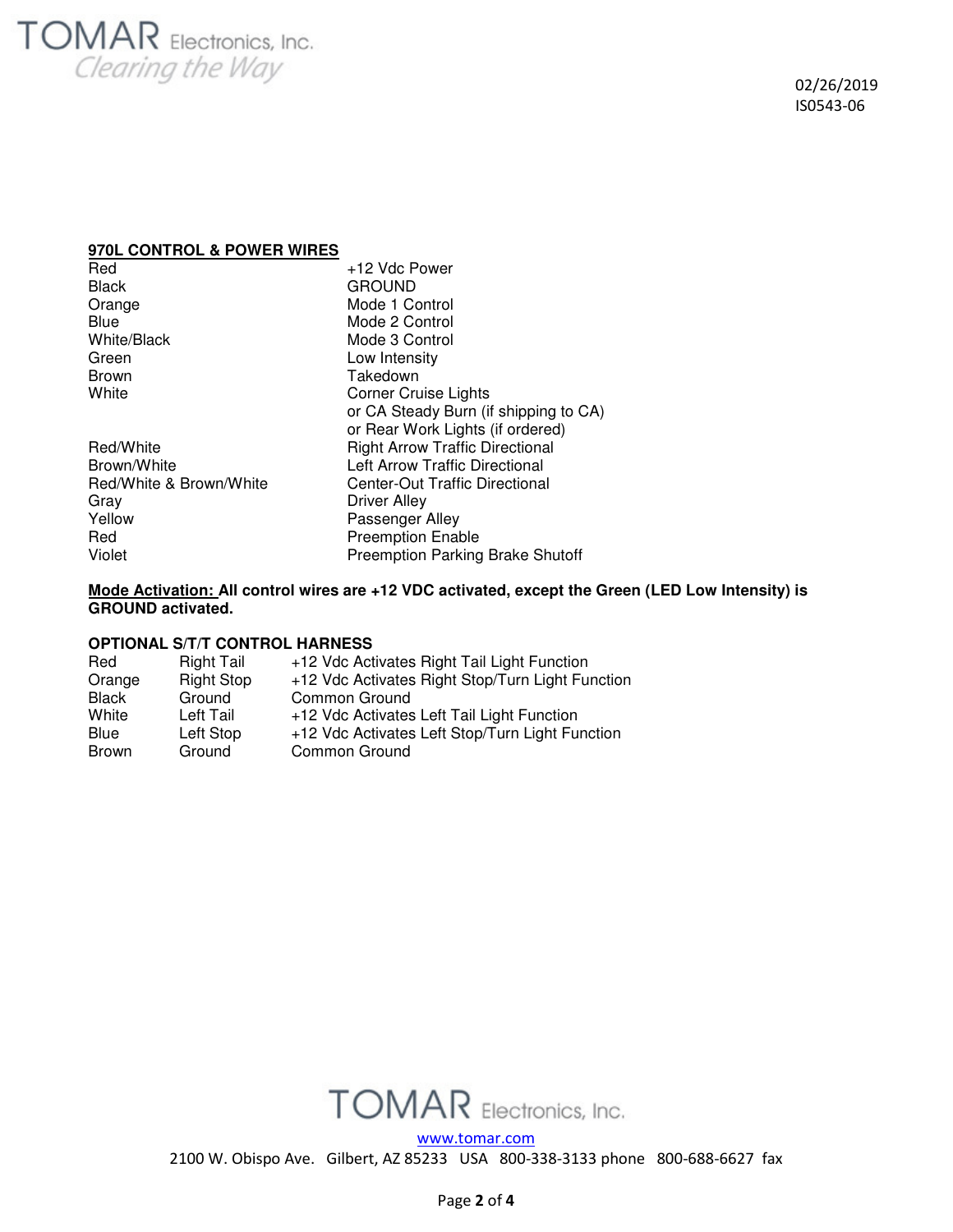

# **Appendix A 970L-XXXX-xxxx FLASH PATTERNS**

**FRONT WARNING LAMP PATTERNS (LAMPS 1 - 10):** 

1) OFF 2) COMBINATION (PATTERN 5, 4, 6, 4, REPEAT) 3) INBOARD / OUTBOARD 4) LEFT / RIGHT 5) ALTERNATING 6) RANDOM 7) SINGLE OUTBOARDS ONLY 8) DUAL OUTBOARDS ONLY 9) SINGLE FLASHER - DF3 Lamp 10) SINGLE INBOARDS ONLY 11) DUAL INBOARDS ONLY 12) SWEEP (TRAILING ARROW / ALTERNATING L-R)

**Note:** All patterns can be programmed to operate with or without flashing TAKEDOWNS.

# **REAR WARNING LAMP PATTERNS (LAMPS 11 - 20):**

1) OFF 2) COMBINATION (PATTERNS 5, 4, 6, 4, REPEAT) 3) INBOARD / OUTBOARD 4) LEFT / RIGHT 5) ALTERNATING 6) RANDOM 7) SINGLE OUTBOARDS ONLY 8) DUAL OUTBOARDS ONLY 9) SINGLE INBOARDS ONLY 10) DUAL INBOARDS ONLY 11) TRIPLE INBOARDS ONLY 12) SWEEP (TRAILING ARROW / ALTERNATING L-R)

**Note:** All patterns can be programmed to operate with or without flashing REARWORKS.

# **SIDE WARNING LAMP PATTERNS (LAMPS 21-23 (LEFT) AND 24-26(RIGHT)):**

1) OFF

2) REAR SIDE LAMPS ONLY

3) FRONT SIDE LAMPS ONLY

4) ALL SIDE LAMPS ALTERNATING

5) LEFT / RIGHT ALTERNATING (SYNCHED WITH FRONT/REAR)

**Note:** All patterns can be programmed to operate with or without flashing ALLEY lamps.



www.tomar.com

2100 W. Obispo Ave. Gilbert, AZ 85233 USA 800-338-3133 phone 800-688-6627 fax